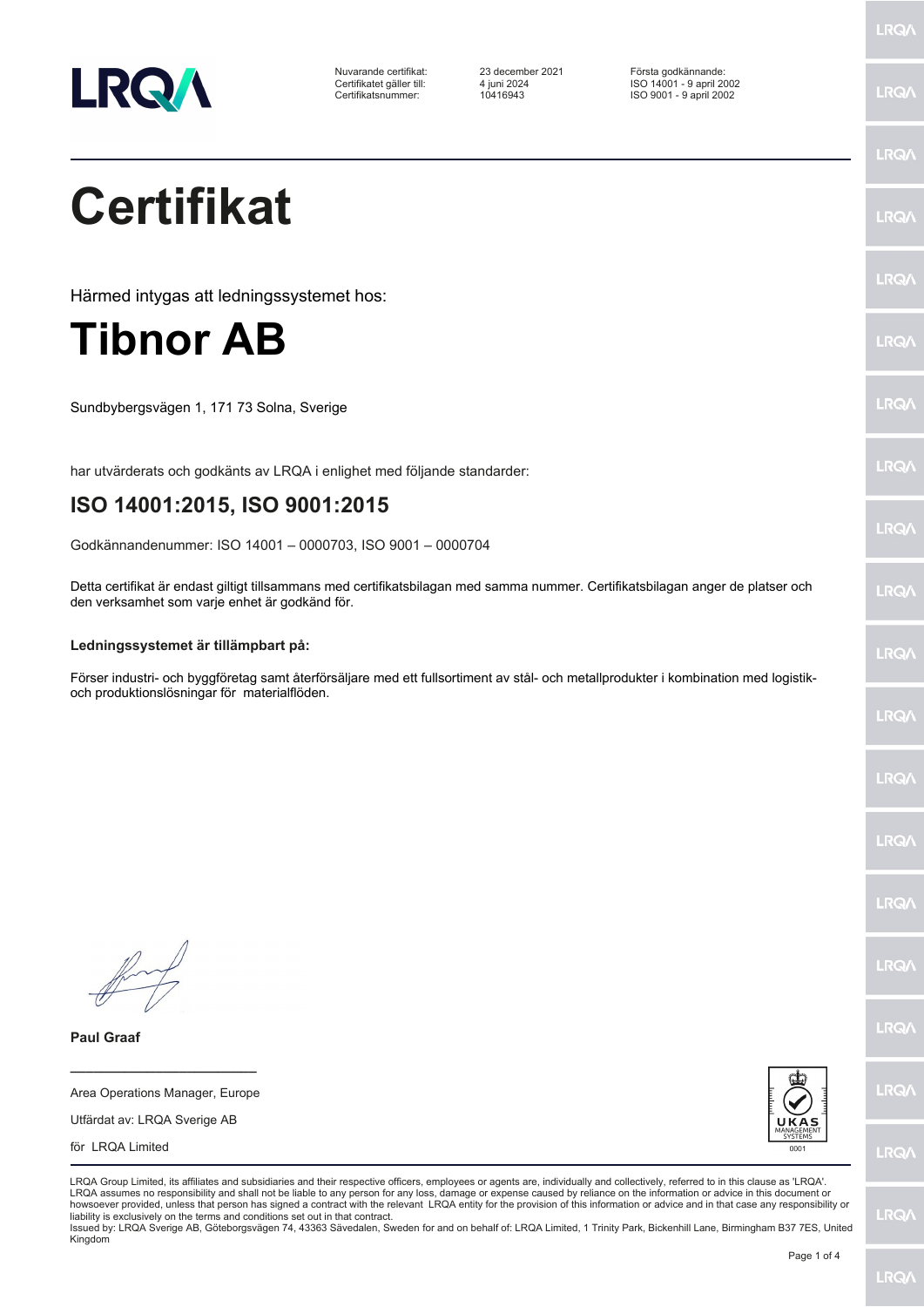

**LRQA** 

Certifikatsnummer: 10416943

LRQ/\

| <b>Certifikatsbilaga</b>                                              |                                                                                         | <b>LRQA</b>                |
|-----------------------------------------------------------------------|-----------------------------------------------------------------------------------------|----------------------------|
| <b>Platser</b>                                                        | Verksamhet                                                                              | <b>LRQA</b>                |
| <b>Huvudkontor</b><br>Sundbybergsvägen 1, 171 73 Solna, Sverige       | ISO 14001:2015, ISO 9001:2015<br>Företagsledning, Marknad, Inköp, IT, Personal, Staber. | <b>LRQA</b>                |
| Kapvägen 1, 330 10 Bredaryd, Sverige                                  | ISO 14001:2015, ISO 9001:2015<br>Lager, Produktion, Marknad, Inköp.                     | <b>LRQ/\</b>               |
| Silverdalsvägen 4, 635 10 Eskilstuna, Sverige                         | ISO 14001:2015, ISO 9001:2015<br>Lager, Produktion, Marknad, Inköp.                     | <b>LRQA</b><br><b>LRQA</b> |
| Kristinebergsvägen 13, 302 41 Halmstad,<br>Sverige                    | ISO 14001:2015, ISO 9001:2015<br>Marknad                                                | <b>LRQA</b>                |
| Sjötullen, Nya Hamnvägen 20, 731 98 Köping,<br>Sverige                | ISO 14001:2015, ISO 9001:2015<br>Lager, Produktion.                                     | <b>LRQA</b><br><b>LRQA</b> |
| Norsa, Sjöhagsvägen 2, 731 98 Köping, Sverige                         | ISO 14001:2015, ISO 9001:2015<br>Lager, Produktion, Marknad, Inköp.                     | <b>LRQA</b>                |
| Flöjelbergsgatan 20B, 431 37 Mölndal, Sverige                         | ISO 14001:2015, ISO 9001:2015<br>Marknad                                                | <b>LRQ/</b>                |
| Stuvarvägen 21, 852 29 Sundsvall, Sverige                             | ISO 14001:2015, ISO 9001:2015<br>Marknad                                                | <b>LRQA</b><br><b>LRQA</b> |
| <b>Riga Rajons</b><br>Vecpagrabs Pinki, Babites Pagasts, Riga Rajons, | ISO 9001:2015                                                                           | <b>LRQA</b>                |
|                                                                       | UKAS<br>SYSTEMS                                                                         | <b>LRQA</b>                |

LRQA Group Limited, its affiliates and subsidiaries and their respective officers, employees or agents are, individually and collectively, referred to in this clause as 'LRQA'. LRQA assumes no responsibility and shall not be liable to any person for any loss, damage or expense caused by reliance on the information or advice in this document or howsoever<br>provided, unless that person has signed a contra

 $0001$ 

**LRQA** 

**LRQA**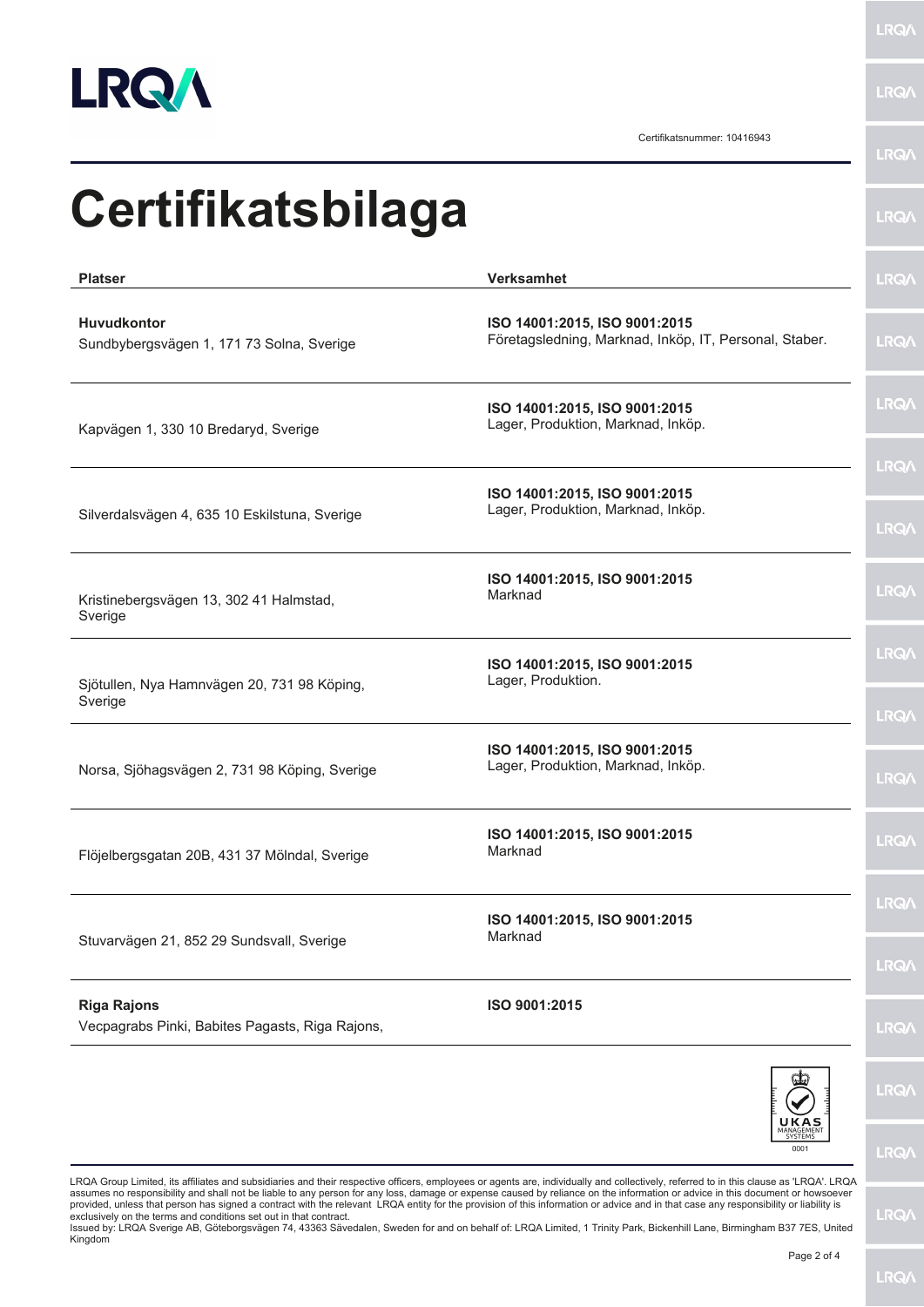

**LRQA** 

**LRQA** 

Certifikatsnummer: 10416943

|                                                                                                                                                                                                                                                                |                                                                                                                                                                                                 | LRQ/                       |
|----------------------------------------------------------------------------------------------------------------------------------------------------------------------------------------------------------------------------------------------------------------|-------------------------------------------------------------------------------------------------------------------------------------------------------------------------------------------------|----------------------------|
| Certifikatsbilaga                                                                                                                                                                                                                                              |                                                                                                                                                                                                 | <b>LRQA</b>                |
| <b>Platser</b><br>LV-2107 Riga, Lettland                                                                                                                                                                                                                       | <b>Verksamhet</b><br>Lager, Produktion.                                                                                                                                                         | <b>LRQA</b>                |
| <b>Tappers Stål &amp; Metaller AB</b><br>Mossvägen 23, 521 30 Falköping, Sverige                                                                                                                                                                               | ISO 14001:2015, ISO 9001:2015<br>Lager, Produktion, Marknad, Inköp.                                                                                                                             | <b>LRQ/</b><br><b>LRQA</b> |
| Linköpings Stål AB<br>Häradsskärsgatan 2, 582 78 Linköping, Sverige                                                                                                                                                                                            | ISO 14001:2015, ISO 9001:2015<br>Lager, Marknad, Inköp.                                                                                                                                         | <b>LRQ/</b>                |
| <b>EO Stål AB</b><br>Bryggaregatan 2, 665 22 Kil, Sverige                                                                                                                                                                                                      | ISO 14001:2015, ISO 9001:2015<br>Lager, Marknad, Inköp.                                                                                                                                         | <b>LRQ/</b><br><b>LRQA</b> |
| Plåtdepån i Borlänge AB<br>Hejargatan 8, 781 28 Borlänge, Sverige                                                                                                                                                                                              | ISO 14001:2015, ISO 9001:2015<br>Lager, Marknad, Inköp.                                                                                                                                         | <b>LRQ/</b>                |
| Handelsstålsgruppen<br>Norrköpings Handelsstål AB<br>Kommendantvägen 6, 602 38 Norrköping, Sverige                                                                                                                                                             | ISO 14001:2015, ISO 9001:2015<br>Inköp, försäljning och distribution av handelsstål,<br>specialstål, industrirör, rostfritt stål och aluminium samt<br>vidareförädling som kapning och borrning | <b>LRQA</b><br><b>LRQ/</b> |
| Mjölby Handelsstål AB<br>Hagalundsgatan 2B, 595 94 Mjölby, Sverige                                                                                                                                                                                             | ISO 14001:2015, ISO 9001:2015<br>Inköp, försäljning och distribution av handelsstål,<br>specialstål, industrirör, rostfritt stål och aluminium samt<br>vidareförädling som kapning och borrning | LRQ/                       |
|                                                                                                                                                                                                                                                                |                                                                                                                                                                                                 | <b>LRQ/</b>                |
| <b>Borlänge Handelsstål AB</b><br>Hantverkargatan 9, 781 71 Borlänge, Sverige<br>ROA Croup Limited its affiliates and subsidiaries and their respective officers employees or agents are individually and collectively referred to in this clause as IROA' LRO | ISO 14001:2015, ISO 9001:2015<br>Inköp, försäljning och distribution av handelsstål,<br>specialstål, industrirör, rostfritt stål och aluminium samt<br>vidareförädling som kapning och borrning | LRQ/<br><b>LRQA</b>        |
|                                                                                                                                                                                                                                                                |                                                                                                                                                                                                 | LRQ/                       |
|                                                                                                                                                                                                                                                                | 0001                                                                                                                                                                                            | LRQ/                       |

LRQA Group Limited, its affiliates and subsidiaries and their respective officers, employees or agents are, individually and collectively, referred to in this clause as 'LRQA'. LRQA<br>assumes no responsibility and shall not

**LRQA**